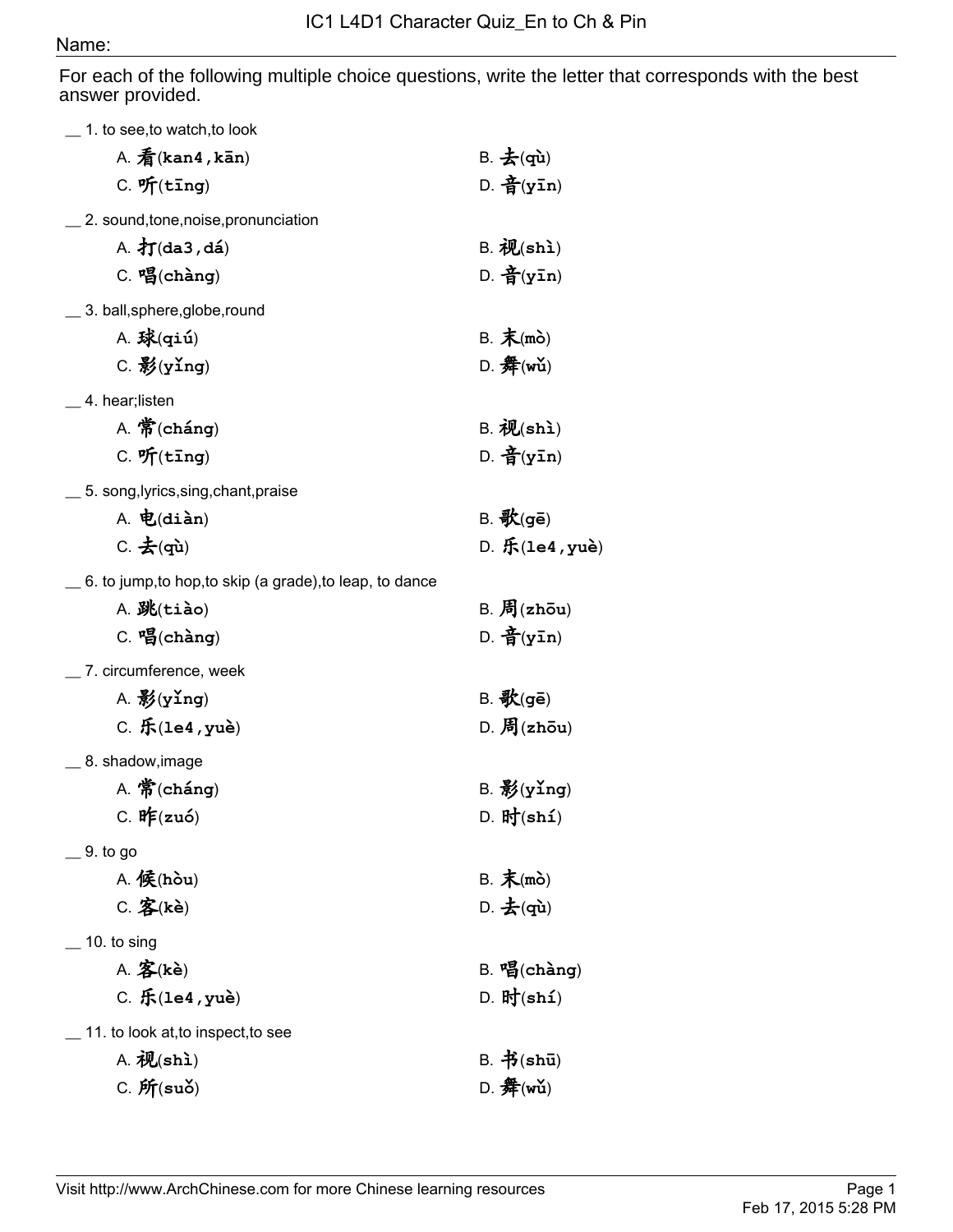| 12. happy, music                                 |                            |
|--------------------------------------------------|----------------------------|
| $A.$ 球 $(qii)$                                   | $B.$ 乐 $(1e4, yu\dot{e})$  |
| $C.$ 唱(chàng)                                    | $D.$ 时 $(\text{sh1})$      |
| 13. yesterday                                    |                            |
| A. $\mathbf{H}$ [zuó)                            | B. 书(shū)                  |
| $C. \nless$ (mò)                                 | D. 乐 $(1e4, yu\dot{e})$    |
| 14. final, last, end, insignificant, latter part |                            |
| A. $\bar{\mathcal{F}}$ (mò)                      | $B.$ 常(cháng)              |
| C. $\mathbf{f}$ [zuó)                            | D. $#(w\check{u})$         |
| 15. book                                         |                            |
| A. $\frac{1}{4}$ (da3, dá)                       | $B.$ $\frac{25}{2}$ (ying) |
| $C. \nightharpoonup$ (shū)                       | $D.$ 时 $(sh1)$             |
|                                                  |                            |
| 16. dance, dancing                               |                            |
| A. $#(w\check{u})$                               | $B.$ If $(zu_0)$           |
| $C.$ 歌(gē)                                       | $D. \nabla(y)$             |
| 17. time, hour                                   |                            |
| A. $\frac{1}{4}$ $(da3, dá)$                     | $B.$ 时 $(sh1)$             |

\_\_ 18. to use,according to,so as to,in order to,by,with,

| A. 末(mò)              | $B.$ 球 $(qi\acute{u})$ |
|-----------------------|------------------------|
| C. $\mathcal{V}(y_1)$ | D. 歌(gē)               |

 $\_$  19. actually,place,location,classifier for houses, small buildings, institutions etc,particle introducing a relative clause or passive

| A. 常(cháng)                                      | $B. \hat{H}$ (suǒ)         |
|--------------------------------------------------|----------------------------|
| C. $\mathbf{f}(zu_0)$                            | $D.$ 歌(gē)                 |
| 20. strike, hit, beat, fight, attack,            |                            |
| $A.$ 常(cháng)                                    | $B.$ $\frac{25}{2}$ (ying) |
| $C.$ 歌(gē)                                       | $D.$ 打(da3, dá)            |
| 21. electric, electricity, electrical, lightning |                            |
| $A.$ 电 $(dian)$                                  | $B.$ $Q$ $(h$ òu)          |
| $C.$ 客 $(ke)$                                    | D. $#(w\check{u})$         |
| 22. always, ever, often, frequently              |                            |
| A. 书(shū)                                        | $B.$ 周(zhōu)               |
| $C.$ 常(cháng)                                    | D. 末(mò)                   |
|                                                  |                            |